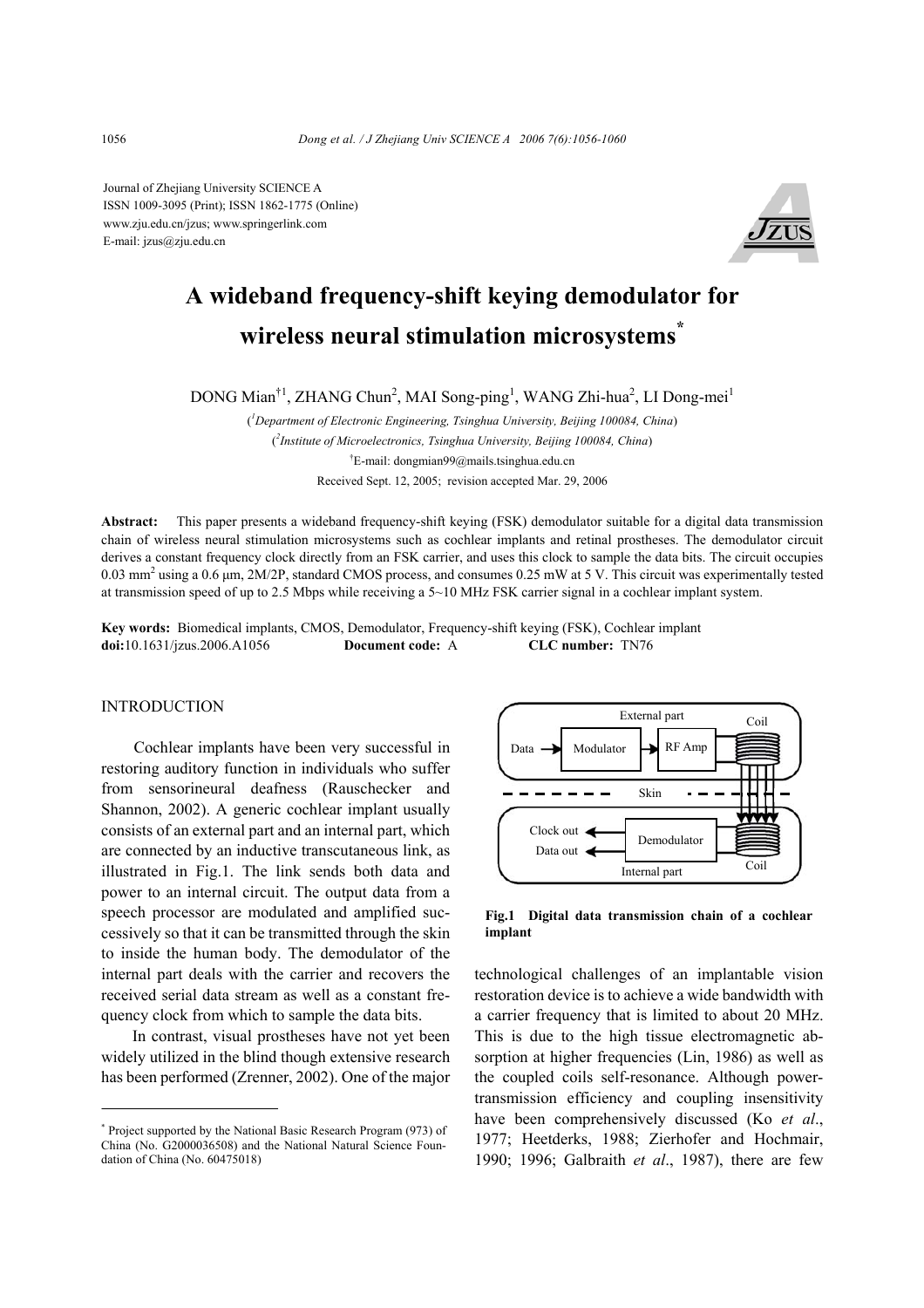studies that focus on the aspect of bandwidth of this inductive transcutaneous link (Ghovanloo, 2004). So far, amplitude shift keying (ASK) has been commonly used in the above applications because of its simple modulation and demodulation circuitry (Mcdermott, 1989; Zierhofer *et al*., 1995; Liu *et al*., 2000; Suaning and Lovell, 2001; Troyk, 2001). Unfortunately, this method cannot offer high-bandwidth data transmission because it needs high-order filters with sharp cutoff frequencies, whose large capacitor is difficult to be integrated (Ghovanloo, 2004). Even though remedies such as suspended carrier modulation (Zierhofer *et al*., 1995; Troyk, 2001) can be utilized to avoid these high-order filters by turning the carrier on and off to boost the modulation index by up to 100%, data rates above 1 Mbps have not been reported.

To tackle the bandwidth challenge described above, a wideband frequency-shift keying (FSK) protocol has been proposed, in which  $f_0$  is twice  $f_1$ (Ghovanloo, 2004). In this protocol, logic "1" is transmitted by a single cycle of the carrier  $f_1$ , and logic "0" is transmitted by two cycles of the carrier  $f_0$ , as shown in Fig.2. Several demodulators, which are based on measuring the period of each received carrier cycle, have been designed for this protocol (Ghovanloo, 2004).



**Fig.2 FSK data transfer protocol** 

In this paper, a new FSK demodulator for this protocol is presented. The demodulator used in this work significantly increases the data transmission bandwidth for wirelessly operating a cochlear implant system.

# **METHODS**

Trace 1 and Trace 2 of Fig.3a depict an example

of a bit pattern and the FSK carrier sequence associated with it respectively. The FSK carrier signal is treated as a sinusoidal signal and squared up by a clock regenerator (Ghovanloo, 2004). The output signal CKin (Trace 3 of Fig.3a) contains critical timing information, from which a constant-frequency clock can be derived. Clock recovery from a Manchester coding bit stream can be fulfilled using a monoflop (Zierhofer and Hochmair, 1996). The same method can be utilized in this application, as shown in Fig.3b. Clock recovery from CKin is accomplished by a monoflop, which will generate a negative pulse of length *Td* every time it is triggered by a positive transition of its input (CKin) during quiescent state, i.e., its output (Clock-out) is high. Trace 4 of Fig.3a shows the output signal of the monoflop, which serves as basic clock signal for further processing of the data stream. Trace 5 of Fig.3a depicts the demodulated data signal, which is acquired by sampling CKin at each falling edge of Clock-out. Theoretically, correct bit synchronization takes place if the monoflop time constant *Td* meets the following condition:

$$
\frac{1}{f_0} < Td < \frac{3}{2f_0},\tag{1}
$$

where  $f_0$  is the frequency presenting bit  $\theta$ .



Fig.3 FSK demodulation methods. (a) Principle of **demodulation; (b) Block diagram of the demodulator**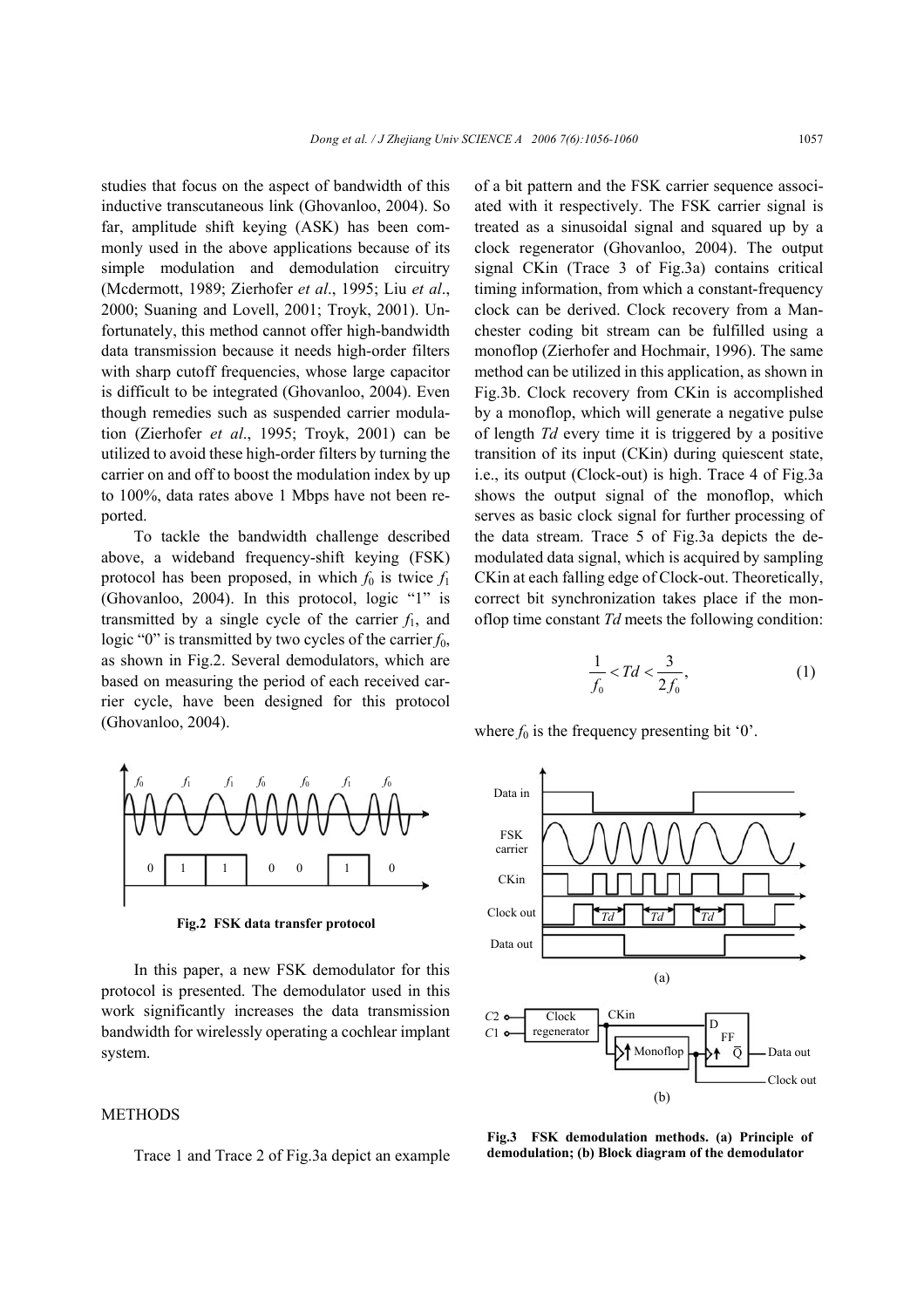Fig.4 shows the block diagram of the monoflop, in which a delay element capable of postponing the rising edge of its input signal for a period of *Td* is used to control the duration of the output pulse. In the quiescent state (Clock-out is high), the two inputs of the NAND are reverse because of the inverter, i.e., one of the two inputs is low. As a result, the output of the NAND (Clock-out) is high which makes the latch ready to sample CKin. When CKin is low, Node *B* is low and Node *A* is high. A positive transaction of CKin drives Node *B* high while Node *A* remains high because the delay element defers the transition, so that Clock-out is set low. Therefore, the latch goes into hold state and ignores any variation of CKin. After a delay *Td*, the output of the delay element becomes high and Node *A* is pulled low, thus, Clockout goes high again. A pulse of length *Td* is created.



**Fig.4 Block diagram of the monoflop** 

Fig.5 shows the schematic of the delay element (Zhang *et al*., 2005). The transistors *M*1 and *M*2 are connected as a current mirror. Thus the current in the transistor *M*2 is constant as the reference current source  $I_{ref}$ , which is also required by stimulation circuit of the whole microsystem (Zierhofer *et al*., 1995; Liu *et al*., 2000; Suaning and Lovell, 2001). At the start of the rising edge of CKin, Node *A* discharges via capacitors *C*1, *C*2 and a constant current *I*ref. When the voltage of Node *A* reaches the threshold



**Fig.5 Schematic of the delay element** 

voltage of the subsequent inverter, the delay process is finished. The delay time can be roughly calculated by the following equation:

$$
Td = \frac{(C1 + C2) \times V_{\text{TH}}}{I_{\text{ref}}},\tag{2}
$$

where  $V_{\text{TH}}$  is the threshold voltage of the inverter and *I*ref is the drain current in the transistor *M*1 or *M*2.

Fig.6 illustrates some simulation results of the demodulator. When bit stream "1100010011" is modulated as an FSK carrier and applied to the demodulator circuit, the FSK carrier is converted to similar square wave CKin. It is clearly shown that constant frequency clock signal Clock-out and serial data signal Data-out are generated. On every rising edge of Clock-out, Data-out can be read the same as the original binary data.



**Fig.6 Simulated waveforms** 

The circuit is implemented instead of an ASK demodulator in a chip used for a cochlear implant system (Dong *et al*., 2004), which is as shown in Fig.7 and fabricated in 0.6 µm 2M/2P standard CMOS process. Fig.8 shows the block diagram of the chip. Power and data are received from a coil on the platform. The carrier is rectified and regulated to generate 5 V power supply for the chip to work. The FSK demodulator receives the modulated carrier and recovers data and clock signals. The control logic unit decodes these data and obtains the parameters of each stimulus such as intensity, position and duration, and sends these parameters to DAC and switch array respectively. The DAC generates stimulus current of different amplitude according to the intensity pa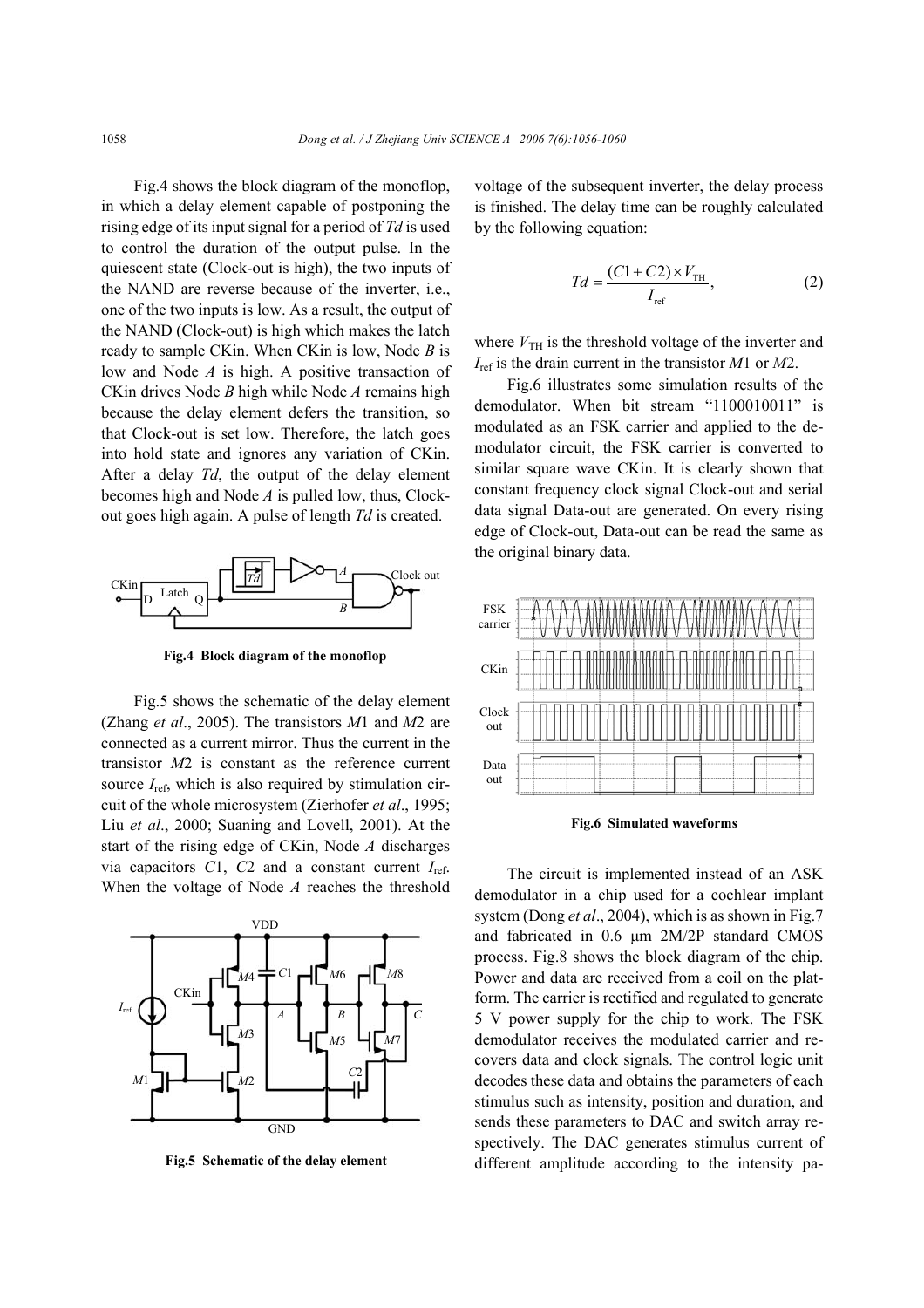rameter, while the position and duration of the current is decided by the switch matrix. A voltage monitor compares the power supply with a reference voltage regularly and sends a warning signal to reset the whole system when the power voltage is below normal level. A bandgap circuit is used to provide reference current for demodulator and DAC. A back telemetry unit is also included to make it possible to send out some useful information such as the power supply voltage and resistance between electrodes.



**Fig.7 Die microphotograph** 



**Fig.8 Block diagram of a chip for cochlear implant**

## EXPERIMENTAL RESULTS

The demodulator circuit has been tested separately and Fig.9 shows the measured waveforms, with  $f_0$  and  $f_1$  set to 10 MHz and 5 MHz respectively. With a 5 V supply the delay element of the monoflop generates a period of 112 ns which is inside the desired range (100~150 ns). All of the traces are labelled according to their names in the simulation and circuit diagrams.



**Fig.9 Measured waveforms** 

It can be seen that the FSK demodulator circuit is functioning as expected from the simulations, up to 2.5 Mbps, which guarantees the whole chip for cochlear implant to work correctly. Table 1 summarizes some of the performance specifications of the demodulator circuit.

| Table 1 Specifications of the demodulator circuit |  |  |  |  |  |
|---------------------------------------------------|--|--|--|--|--|
|---------------------------------------------------|--|--|--|--|--|

| Parameter          | Value                      |  |  |
|--------------------|----------------------------|--|--|
| Process technology | $0.6 \mu m$ 2M/2P Std-CMOS |  |  |
| Circuit area       | $0.03$ mm <sup>2</sup>     |  |  |
| Carrier frequency  | $5/10$ MHz                 |  |  |
| Max data rate      | 2.5 Mbps                   |  |  |
| Supply voltage     | 5 V                        |  |  |
| Power dissipation  | $0.25$ mW                  |  |  |

### **CONCLUSION**

A wideband FSK demodulator dedicated to a digital data transmission chain of wireless neural stimulation microsystems is presented. The demodulator circuit converts the FSK carrier signal to digital signal directly, from which it derives a constant frequency clock, and uses this clock to sample the data bits. The circuit is fabricated in a 0.6 µm, 2M/2P, standard CMOS process, and occupies  $0.03$  mm<sup>2</sup>. This circuit was experimentally tested up to 2.5 Mbps while receiving a 5~10 MHz FSK carrier signal in a cochlear implant system. The power consumption is 0.25 mW at 5 V.